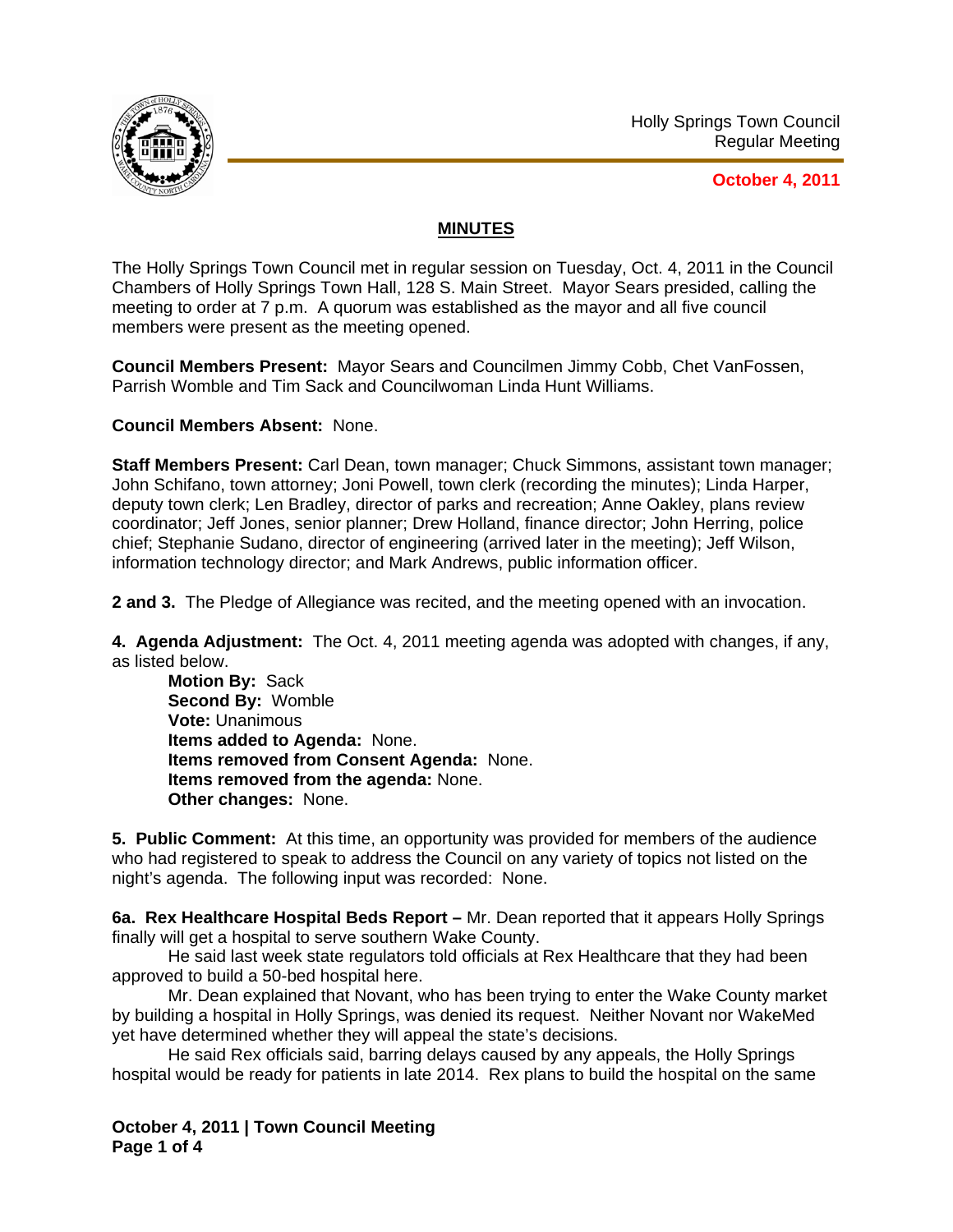parcel of land where its urgent care facility is scheduled to open this fall at the corner of G.B. Alford Hwy and Avent Ferry Road.

 Mr. Dean said staff spearheading this decade-long effort are gratified at the announcement and for what it means for southern Wake County.

 **Action:** None.

**7a. Recognition of Chili Cook-off Winners –** Ms. Oakley said on Sept. 17 five professional and six amateur contestants entered this year's Chili Cook-Off competition at the Holly Springs Farmers Market.

My Way Tavern was chosen by the panel of celebrity judges and announced as the professional winner.

The event boasts the largest market audience of the year at just over 600 people. 2,750 chili samples were served up.

Ms. Oakley said the professional winner of the chili cook-off receives an engraved plaque which includes the company's logo. This plaque can be proudly displayed in the winning establishment letting all who see it know the restaurant has the best chili in Holly Springs.

 This is the second year of the Chili Cook-Off and the second first-place win for My Way Tavern. Ms. Oakley introduced and recognized members of the My Way Tavern Chili Cook-Off team, who all contributed to the first-place win.

**Action:** None.

**7b. Proclamation of Planning and Zoning Month –** Mr. Jones said the Town of Holly Springs Department of Planning and Zoning has endorsed the World Town Planning Day and National Community Planning Month programs for the past 10 years in recognition of the efforts of the Town of Holly Springs to protect and enhance the quality of life for residents through proactive planning.

 He said the staff of the Department of Planning and Zoning are active in several regional planning groups: Wake County Planning Director's Group, Wake County GIS Users Group, TJCOG Smart Growth Committee, TJCOG LUCID- Transportation and Land Use Committee, Wake County Farmers Market Manager's Group, NC Downtown Development Association Region Representative, CAMPO Southwest Area Study Committee, CAMPO Imagine 2040 Committee and many others.

 Mr. Jones said staff also participates in a large number of Town projects led by other departments: Comprehensive Transportation Plan Steering Committee, Bicycle Plan Steering Committee, Bass Lake Park design group, Sidewalk in-fill project review group and many others.

 In addition, staff is active in the community by attending Chamber of Commerce meetings, new business ribbon cuttings, and holding information sessions to educate and share information with the Town's resident's on development and ordinance regulations.

**Action:** None.

**8. Consent Agenda:** The Council approved a motion to approve all items on the Consent Agenda. The motion carried following a motion by Councilman Sack, a second by Councilman Womble and a unanimous vote. The following actions were affected:

8a. Minutes – The Council approved minutes of the Council's regular meeting held Sept. 20, 2011.

8b. Budget Amendment \$15,604 - The Council adopted an amendment to the FY 2011-12 budget in the amount of \$15,604 for the purchase of police equipment. *A copy of the budget amendment is incorporated into these minutes as an addendum page.*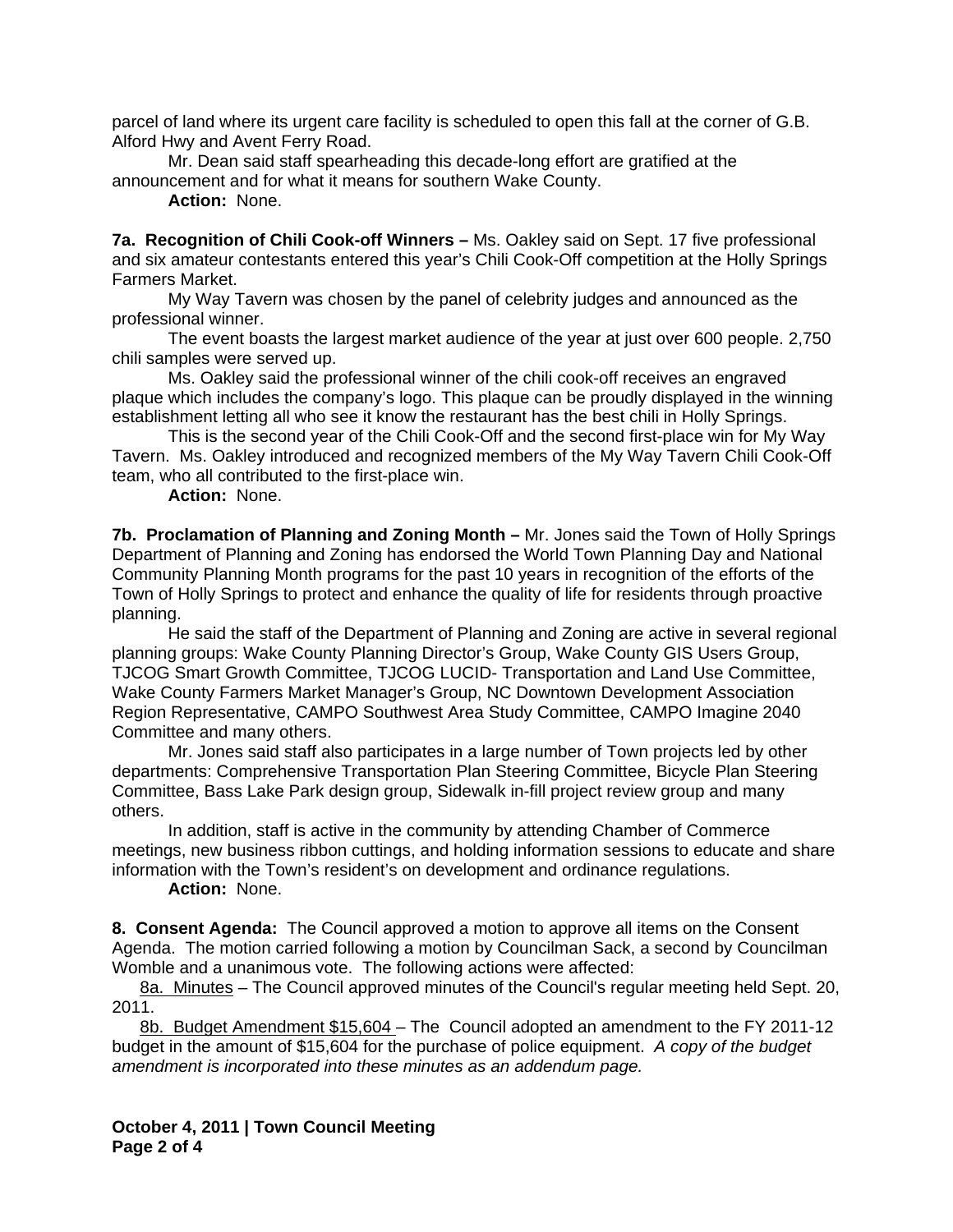8c. Parks and Recreation Policy Manual Amendment - The Council approved to amend the Parks and Recreation policy manual to prohibit personal watercraft in Town-owned ponds and lakes.

8d. Budget Amendment \$9,600 - The Council adopted an amendment to the FY 2011-12 budget in the amount of \$9,600 for the installation of a new security camera system.*A copy of the budget amendment is incorporated into these minutes as an addendum page.*

8e. Budget Amendment \$138,960 - The Council adopted an amendment to the FY 2011-12 budget in the amount of \$138,960 to receive and allocate a Governor's Highway Safety Program grant. *A copy of the budget amendment is incorporated into these minutes as an addendum page.*

8f. Leslie-Alford-Mims House Downtown Development Incentive Amendment – The Council approved to amend the Downtown Development Incentives agreement for the Leslie-Alford-Mims House to adjust the due date for already-approved deferred fees.

**9. I540 / Kildaire Farm Road Interchange Design –** Ms. Parrish said as municipalities in the Triangle continue to grow plans for the proposed I-540 toll road have accelerated quickly. In conjunction with the current Holly Springs Comprehensive Transportation Plan (CTP) and the interchange plan proposed by the North Carolina Turnpike Authority, (NCTA) a study to understand the proposed interchange design and its impacts on the community of Holly Springs was administered for Town leaders to provide an informative, balanced recommendation to NCTA regarding the preferred I-540 / Kildaire Farm Road interchange design.

She said as a gateway to Holly Springs, the I-540 / Kildaire Farm Road / Holly Springs Road interchange will be a strategic entryway to the community as well as an opportunity for sustainable growth. This study included an inventory of existing land use and planned transportation facilities as well as two work sessions with Town staff to understand the implications of each interchange design on future land use.

The attached technical memorandum acknowledges the inherent relationship between land use (demand), urban form (design), and transportation (supply) while advocating for a longterm view on development — defined by efficient land use patterns, distinctive architecture, enhanced multimodal transportation opportunities and high quality of life — to attract new residents, businesses and visitors to the study area. This viewpoint reinforces community-based initiatives to link development and mobility and to improve community cohesiveness and economic vitality.

Ms. Parrish said that recommendations in this memo represent the components necessary to implement the community's vision for more sustainable development patterns and an improved sense of place in the study area.

 Councilman Sack said he thought it was a great design because it allows the property around the interchange to be used to its highest and best use. Councilwoman Williams and Councilman Womble agreed.

**Action:** The Council approved a motion to adopt Resolution 11-34 in support of a technical report containing recommendations regarding the preferred I-540 / Kildaire Farm Road interchange design.

**Motion By:** Sack  **Second By:** Womble  **Vote:** Unanimous *A copy of Resolution 11-34 is incorporated into these minutes as an addendum page.*

**10. Other Business:** Councilman Womble asked the town attorney if the Town could adopt an ordinance requiring bike riders to have visibility safety features. He suggested the ordinance require a light or reflective material.

Chief Herring noted that there is a state law that requires this.

**October 4, 2011 | Town Council Meeting Page 3 of 4**